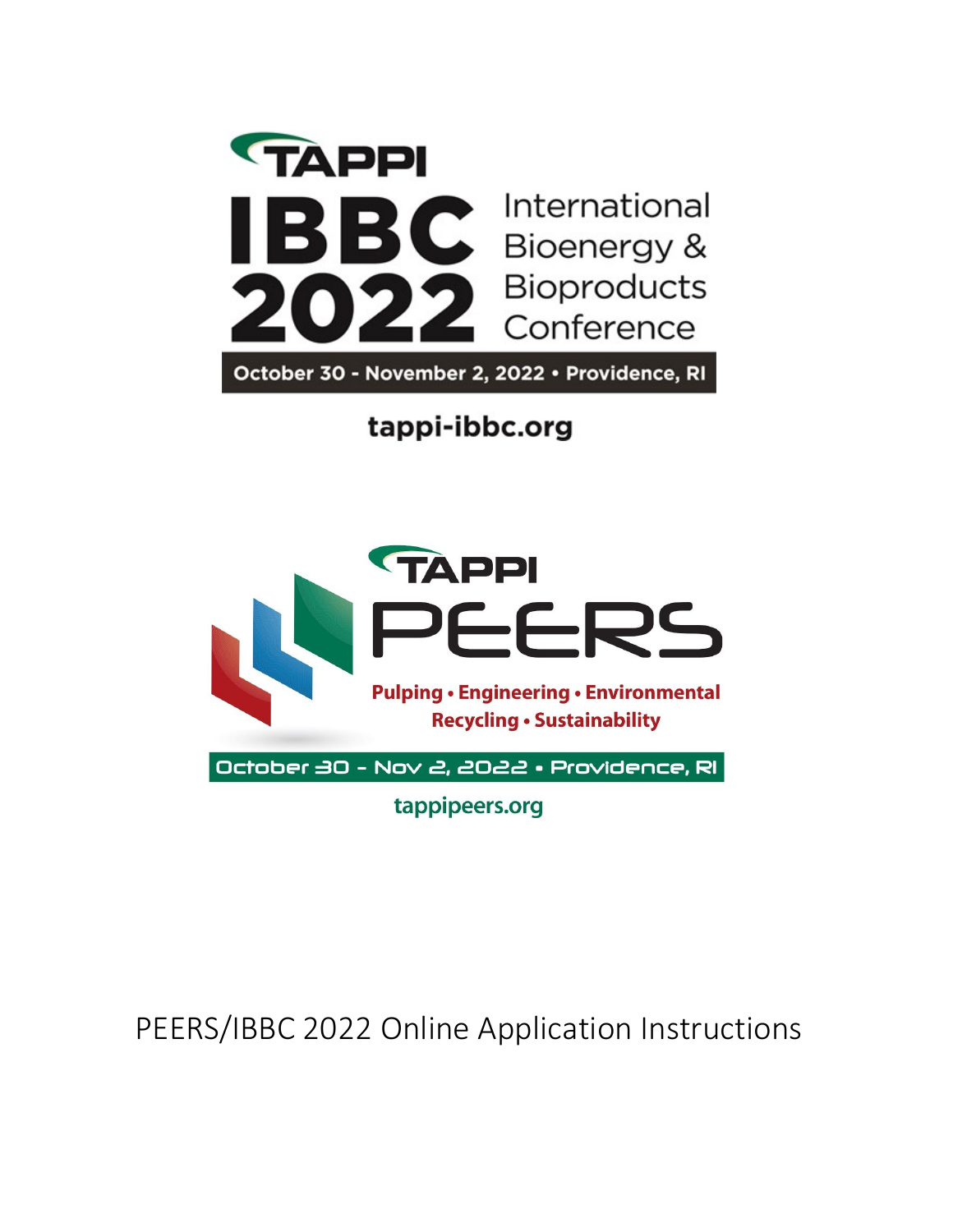# Quick Facts

- o As an exhibitor at IBBC 2022, you can access all show-related items through Map Your Show's personalized online Exhibitor Dashboard.
- o In order to receive your unique login credentials to access the Exhibitor Dashboard, you must first complete & sign your online space application.
- o All booth & sponsorship reservations must be made through the online booth sales application.
- o Your Exhibitor Dashboard credentials will be sent to you once payment has been received and your application is approved.

If you have any questions as you complete the online application, please contact your sales team:

Shane Holt – [sholt@naylor.com](mailto:sholt@naylor.com) | 352-333-3345

Shaun Greyling – [sgreyling@naylor.com](mailto:sgreyling@naylor.com) | 352-333-3385

Lana Taylor – [ltaylor@naylor.com|](mailto:ltaylor@naylor.com) [204-975-3603](tel:(204)%20975-3603)

Erik Albin – [ealbin@naylor.com](mailto:ealbin@naylor.com) | 352-333-3371

Show Management - [tappipeers@naylor.com](mailto:tappipeers@naylor.com)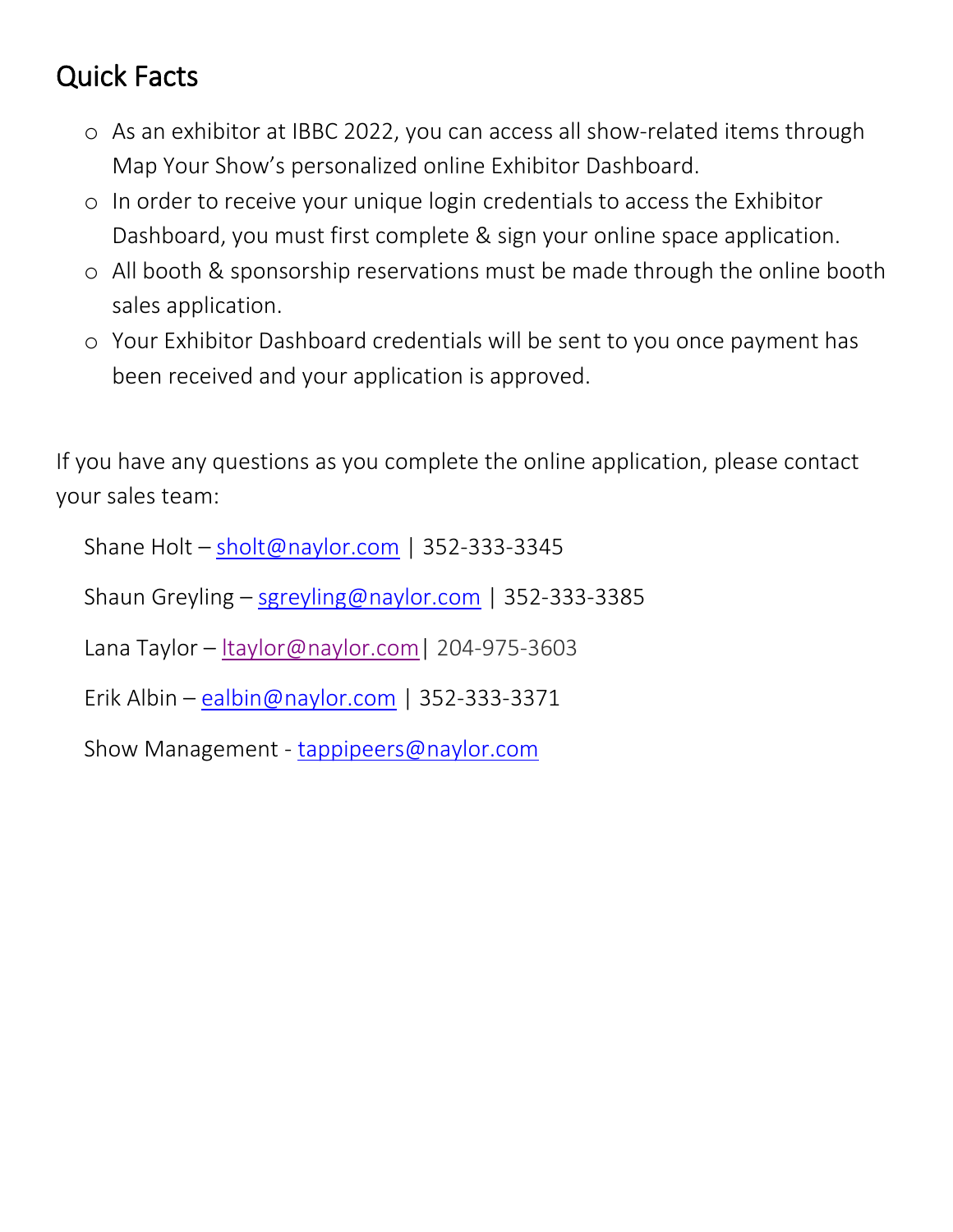# Completing the Online Space Application

You can find the online space application two ways:

1. You will receive an email from [service@mapyourshow.com](mailto:service@mapyourshow.com) with a link to start your online application.

| tappipeers@naylor.com                                                                                                                                                                                           |                    |           |                       |  |
|-----------------------------------------------------------------------------------------------------------------------------------------------------------------------------------------------------------------|--------------------|-----------|-----------------------|--|
| PEERS 2021 Exhibit Space Sales <service@mapyourshow.o< th=""><th><math>\leftarrow</math> Reply</th><th>Reply All</th><th><math>\rightarrow</math> Forward</th><th></th></service@mapyourshow.o<>                | $\leftarrow$ Reply | Reply All | $\rightarrow$ Forward |  |
| P<br>To PEERS Show                                                                                                                                                                                              |                    |           | Mon 5/24/2021 7:22 PM |  |
| In order to confirm your exhibit space, you need to complete the online application.                                                                                                                            |                    |           |                       |  |
| Follow the link below to start the Online Exhibitor Agreement process.<br>https://peers21.exh.mapyourshow.com/boothsales/?renewkey=BQK9JFuU                                                                     |                    |           |                       |  |
|                                                                                                                                                                                                                 |                    |           |                       |  |
| Thank you for your participation in the PEERS 2021!                                                                                                                                                             |                    |           |                       |  |
|                                                                                                                                                                                                                 |                    |           |                       |  |
|                                                                                                                                                                                                                 |                    |           |                       |  |
|                                                                                                                                                                                                                 |                    |           |                       |  |
|                                                                                                                                                                                                                 |                    |           |                       |  |
| This is a service email from Map Your Show. Please note that you may receive service emails in accordance with your Map Your Show service<br>agreements, whether or not you elect to receive promotional email. |                    |           |                       |  |
| Read our Privacy Policy                                                                                                                                                                                         |                    |           |                       |  |
| Map Your Show   6915 Valley Avenue   Cincinnati OH 45244   888-527-8822                                                                                                                                         |                    |           |                       |  |
| @2021 Map Your Show - All rights reserved                                                                                                                                                                       |                    |           |                       |  |

2. Or, you will follow the booth sales link on IBBC's website. If you are completing the online application from the ibbc[.org website](https://tappi-ibbc.org/exhibit-sponsor/be-an-exhibitor-or-sponsor/) and had signed up for IBBC 2021, please contact your sales rep or Show Management for your personalized booking code. The booking code will pre-populate your space application with your company information.



Can't find your code? Contact show management at tappipeers@naylor.com for more information.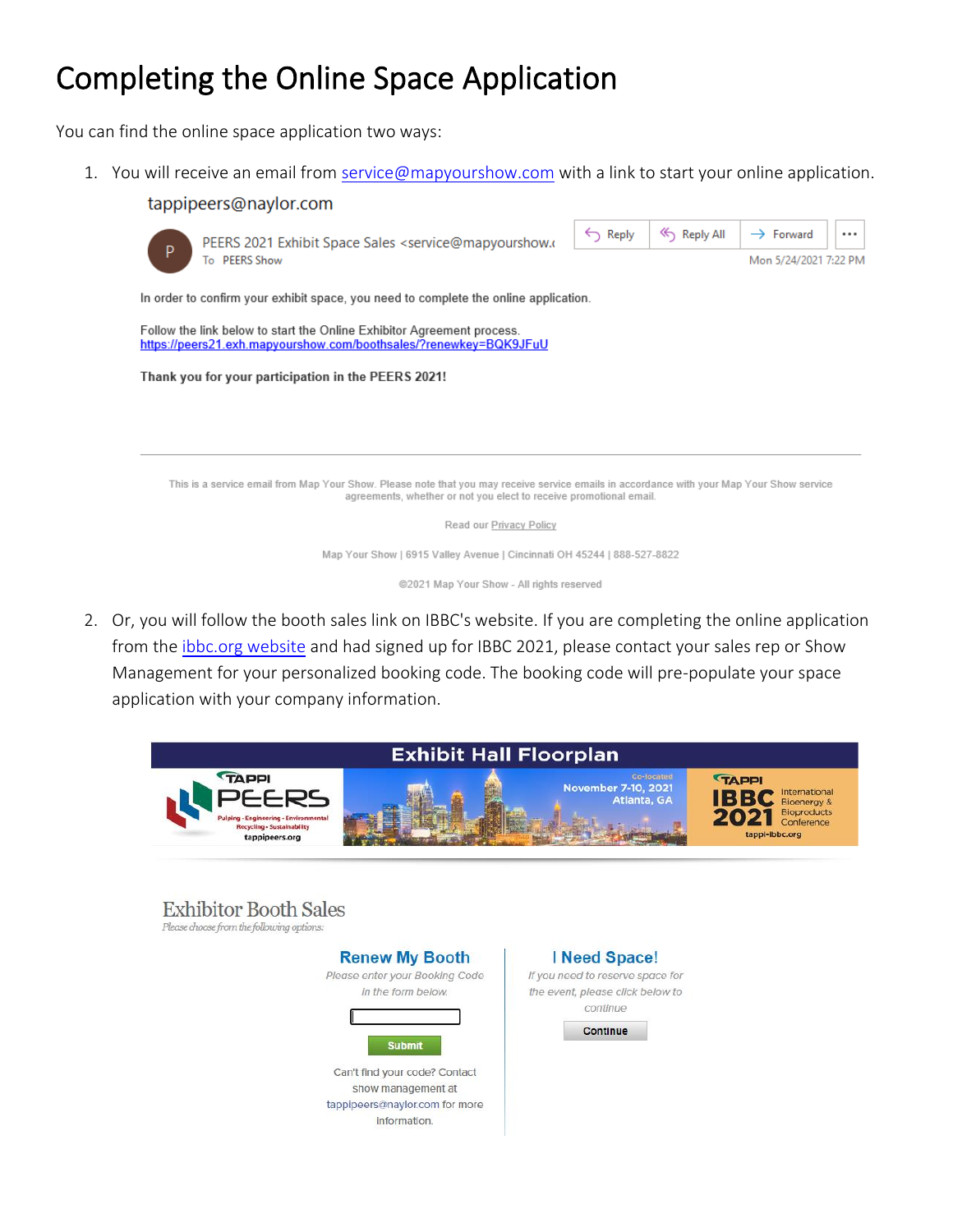Step 1: Complete Step 1 of your online application by filling out all required fields with your company & contact information. Please note - if you are a returning exhibitor, your information will have already been populated into the application.

### **Exhibitor Booth Sales**



Applications must be completed within one (1) hour.

By entering your unique renewal code we have accessed your account and pre-populated your company information. Please edit and fill in any missing contact information below so that we have an accurate record.

| * Company Name                 | ▣<br><b>PEERS Show Management</b>    |
|--------------------------------|--------------------------------------|
| <b>TAPPI Member Number</b>     |                                      |
| * Street Address               | 1430 Spring Hill Rd                  |
|                                | 6th Floor                            |
| * City                         | McLean                               |
| * State                        | Virginia<br>◡                        |
| * Zip Code                     | 22102                                |
| * Country                      | <b>United States of America</b><br>◡ |
| * Company Website              | www.tappipeers.org                   |
| * Company Email                | tappipeers@naylor.com                |
| * Company Phone                |                                      |
| * Exhibit Contact Name         | <b>Show Management</b>               |
| * Exhibit Contact Title        |                                      |
| * Exhibit Contact Email        | tappipeers@naylor.com                |
| * Exhibit Contact Phone        | 703-259-6122                         |
| * Are you a Member?            | Yes $\vee$                           |
| * Are you a Sustaining Member? | No $\vee$                            |
| <b>Back</b>                    | <b>Continue</b>                      |

If you have any questions about exhibit space please contact customer service at 352-333-3345 or tappipeers@naylor.com.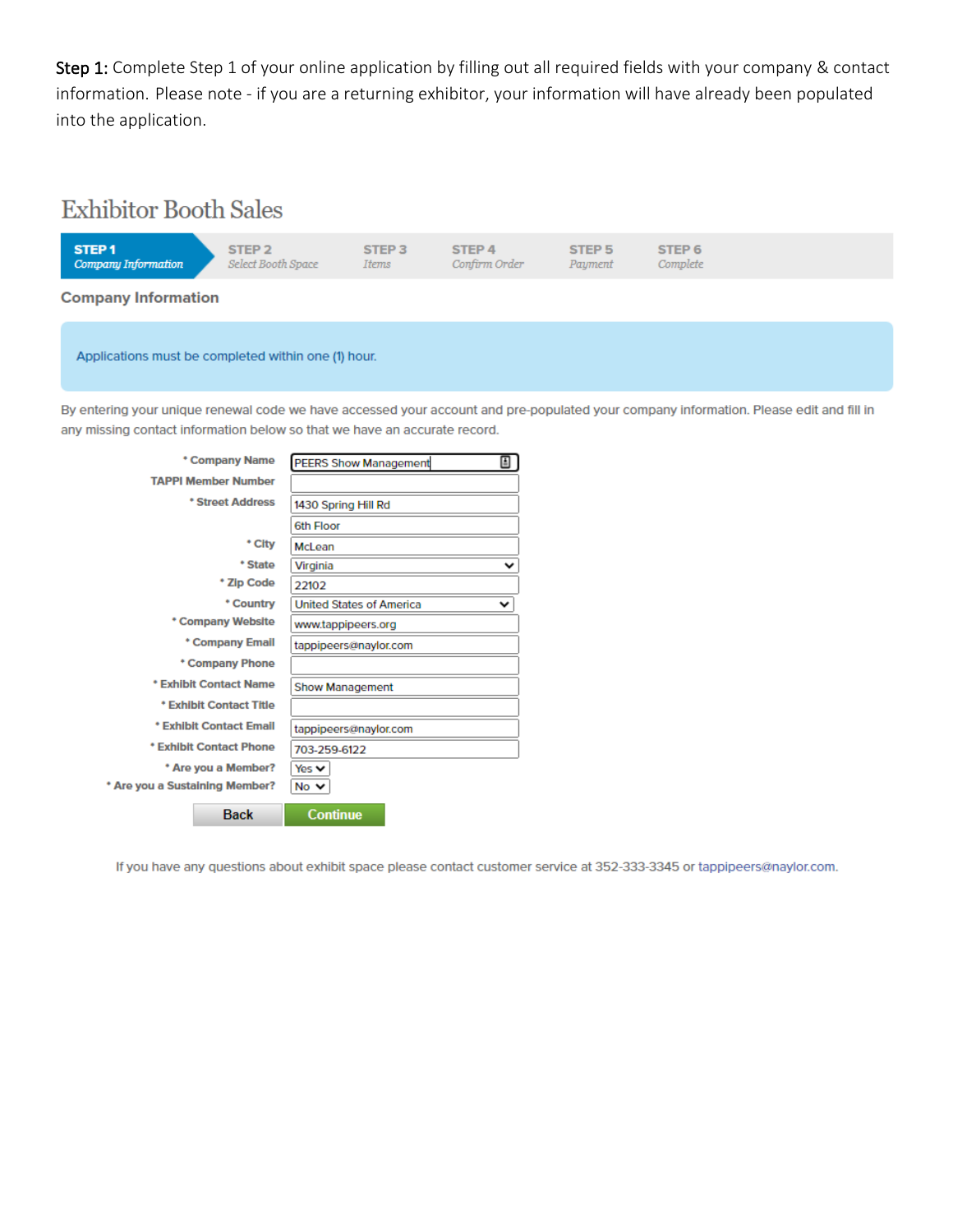Step 2: You will select your booth space in Step 2. All available booths are shaded in blue. Booth information is shown once you click on an available booth to select it. Click "SUBMIT" once you have made your booth selection and click "CONTINUE."

### **Exhibitor Booth Sales**



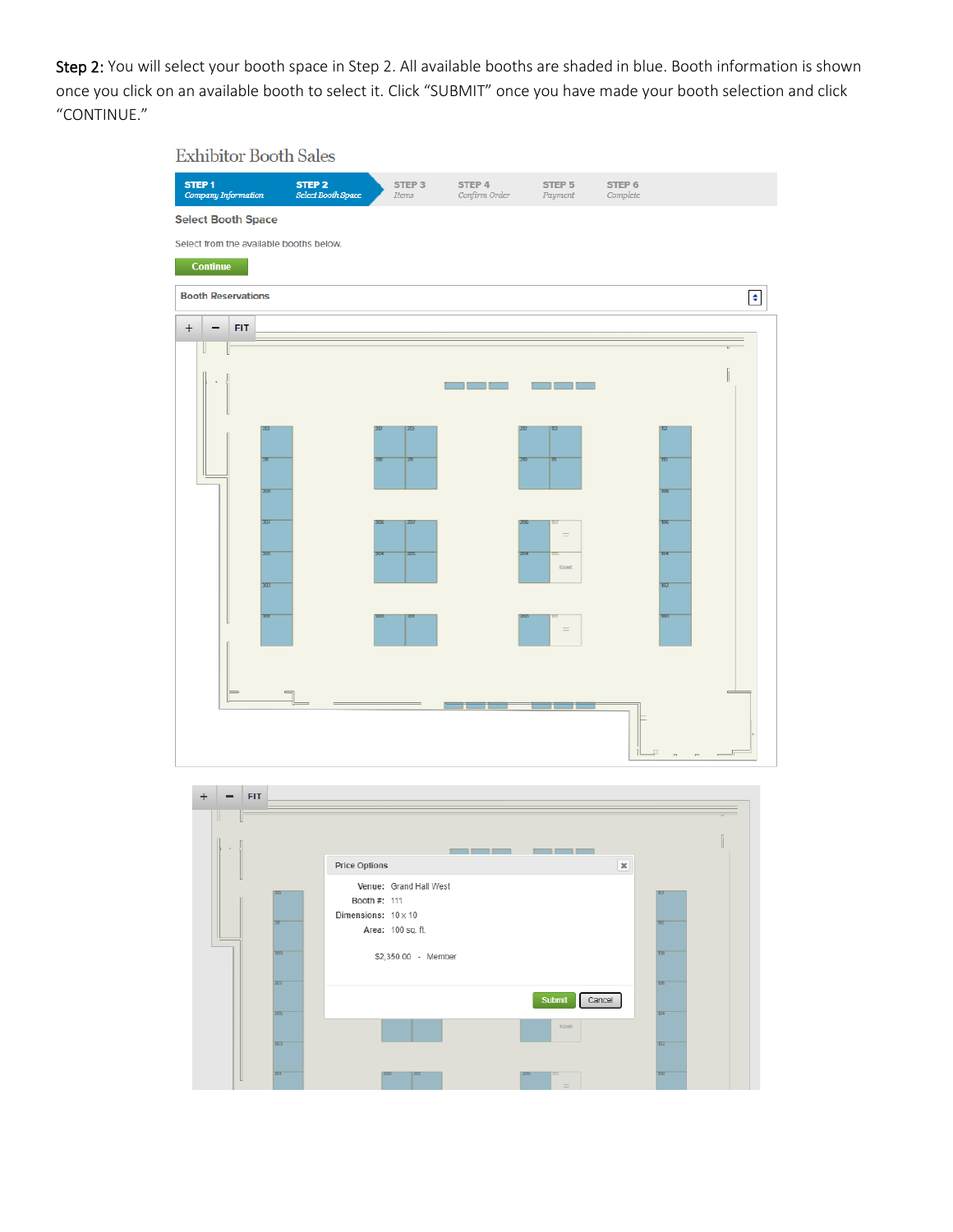Step 3: Select the sponsorship items you wish to confirm. Sponsorship descriptions are available once you click on a Banner. To select, click "ADD TO CART" and then "CONTINUE."

# **Exhibitor Booth Sales**

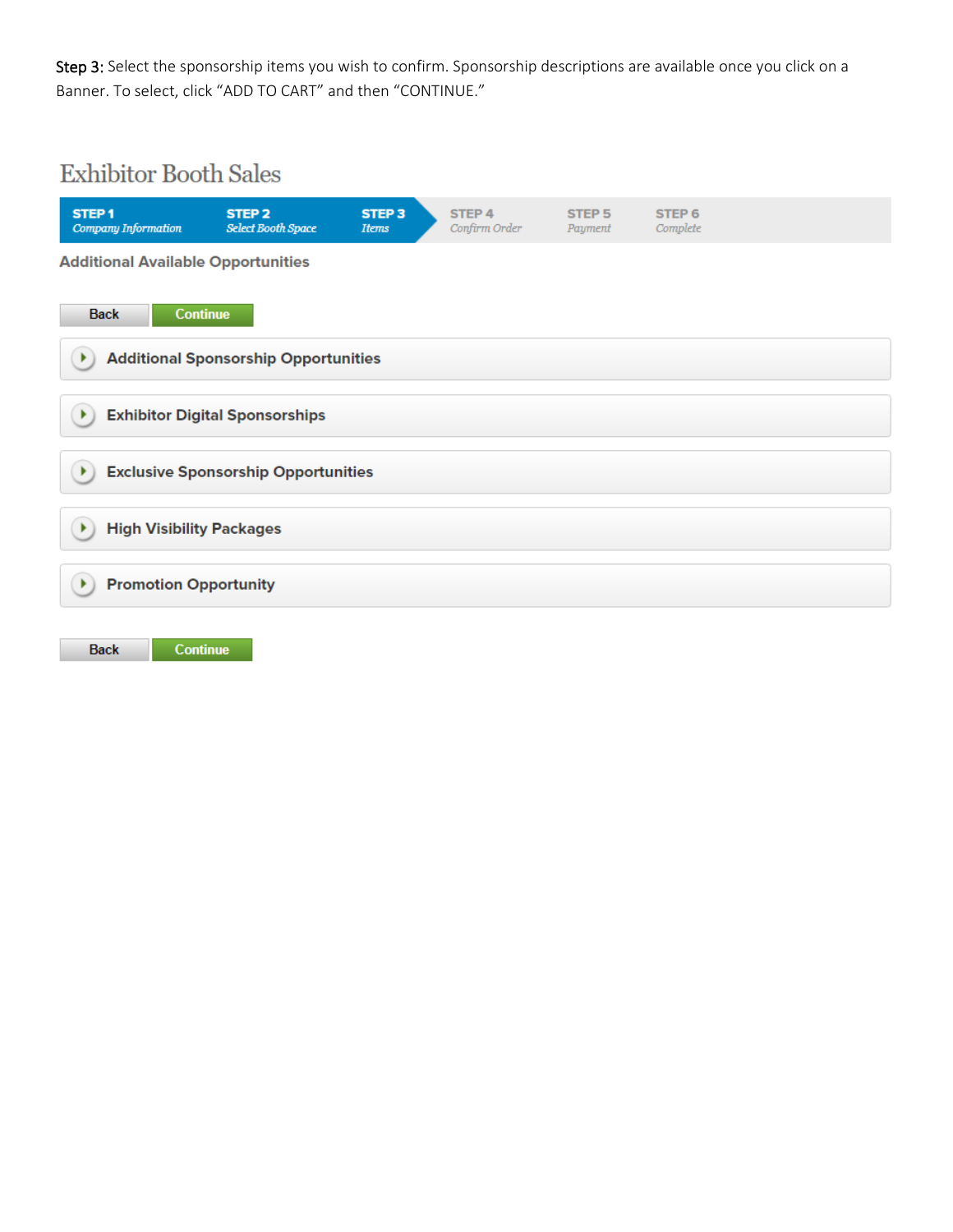Step 4: Review your company information, booth selection, and sponsorship items before signing the Terms & Conditions. Please note, you will NOT be able to modify your order beyond this point. Please ensure all information is correct & click "CONTINUE."

### *Any discounts (including the TAPPI Sustaining Member discount) will not be taken off sponsorship items in Step 4. This will be further explained in Step 5.*

## **Exhibitor Booth Sales**

| <b>STEP1</b><br>Company Information                                                        | STEP <sub>2</sub><br><b>Select Booth Space</b>                                                                                                                                                                                                                                                                                                                                                                                                        | <b>STEP 3</b><br><b>Items</b>                                                                                                                                                            | <b>STEP 4</b><br>Confirm Order | STEP <sub>5</sub><br>Payment | STEP <sub>6</sub><br>Complete |                             |                                |
|--------------------------------------------------------------------------------------------|-------------------------------------------------------------------------------------------------------------------------------------------------------------------------------------------------------------------------------------------------------------------------------------------------------------------------------------------------------------------------------------------------------------------------------------------------------|------------------------------------------------------------------------------------------------------------------------------------------------------------------------------------------|--------------------------------|------------------------------|-------------------------------|-----------------------------|--------------------------------|
| <b>Confirm Order</b>                                                                       |                                                                                                                                                                                                                                                                                                                                                                                                                                                       |                                                                                                                                                                                          |                                |                              |                               |                             |                                |
| Please confirm that the information below is correct.                                      |                                                                                                                                                                                                                                                                                                                                                                                                                                                       |                                                                                                                                                                                          |                                |                              |                               |                             |                                |
| <b>Company Information</b>                                                                 | Edit                                                                                                                                                                                                                                                                                                                                                                                                                                                  |                                                                                                                                                                                          |                                |                              |                               |                             |                                |
| <b>TAPPI Member Number:</b><br>Are you a Sustaining Member?:<br>Edit<br><b>Booth Space</b> | <b>Company Name:</b><br><b>Street Address:</b><br>6th Floor<br>City:<br>McLean<br><b>VA</b><br>State:<br><b>Zip Code:</b><br>22102<br><b>Country:</b><br><b>Company Website:</b><br><b>Company Email:</b><br>703-259-6122<br><b>Company Phone:</b><br><b>Exhibit Contact Name:</b><br><b>Exhibit Contact Title:</b><br><b>SM</b><br><b>Exhibit Contact Email:</b><br><b>Exhibit Contact Phone:</b><br>703-259-6122<br>Are you a Member?:<br>Yes<br>No | <b>PEERS Show Management</b><br>1430 Spring Hill Rd<br><b>United States of America</b><br>www.tappipeers.org<br>tappipeers@naylor.com<br><b>Show Management</b><br>tappipeers@naylor.com |                                |                              |                               |                             |                                |
| <b>Item Type</b><br><b>Booth</b>                                                           | <b>Space/Booth Name</b><br>111 (10 x 10, 100 sq ft)                                                                                                                                                                                                                                                                                                                                                                                                   | Location                                                                                                                                                                                 | <b>Grand Hall West</b>         | <b>Price Type</b><br>Member  | \$2,350.00                    | Price Qty<br>$\blacksquare$ | <b>Sub Total</b><br>\$2,350.00 |
| Edit<br><b>Package</b>                                                                     |                                                                                                                                                                                                                                                                                                                                                                                                                                                       |                                                                                                                                                                                          |                                |                              |                               |                             |                                |
| <b>Package Name</b><br>None<br>Edit<br>Item(s)                                             |                                                                                                                                                                                                                                                                                                                                                                                                                                                       |                                                                                                                                                                                          |                                |                              |                               |                             | <b>Price</b><br>\$0.00         |
| No Items Selected.                                                                         |                                                                                                                                                                                                                                                                                                                                                                                                                                                       |                                                                                                                                                                                          |                                |                              |                               |                             |                                |
| <b>Order Total</b>                                                                         |                                                                                                                                                                                                                                                                                                                                                                                                                                                       |                                                                                                                                                                                          |                                |                              |                               |                             |                                |
|                                                                                            |                                                                                                                                                                                                                                                                                                                                                                                                                                                       |                                                                                                                                                                                          |                                |                              |                               | Order Total: \$2,350.00     |                                |

*Continued on next page*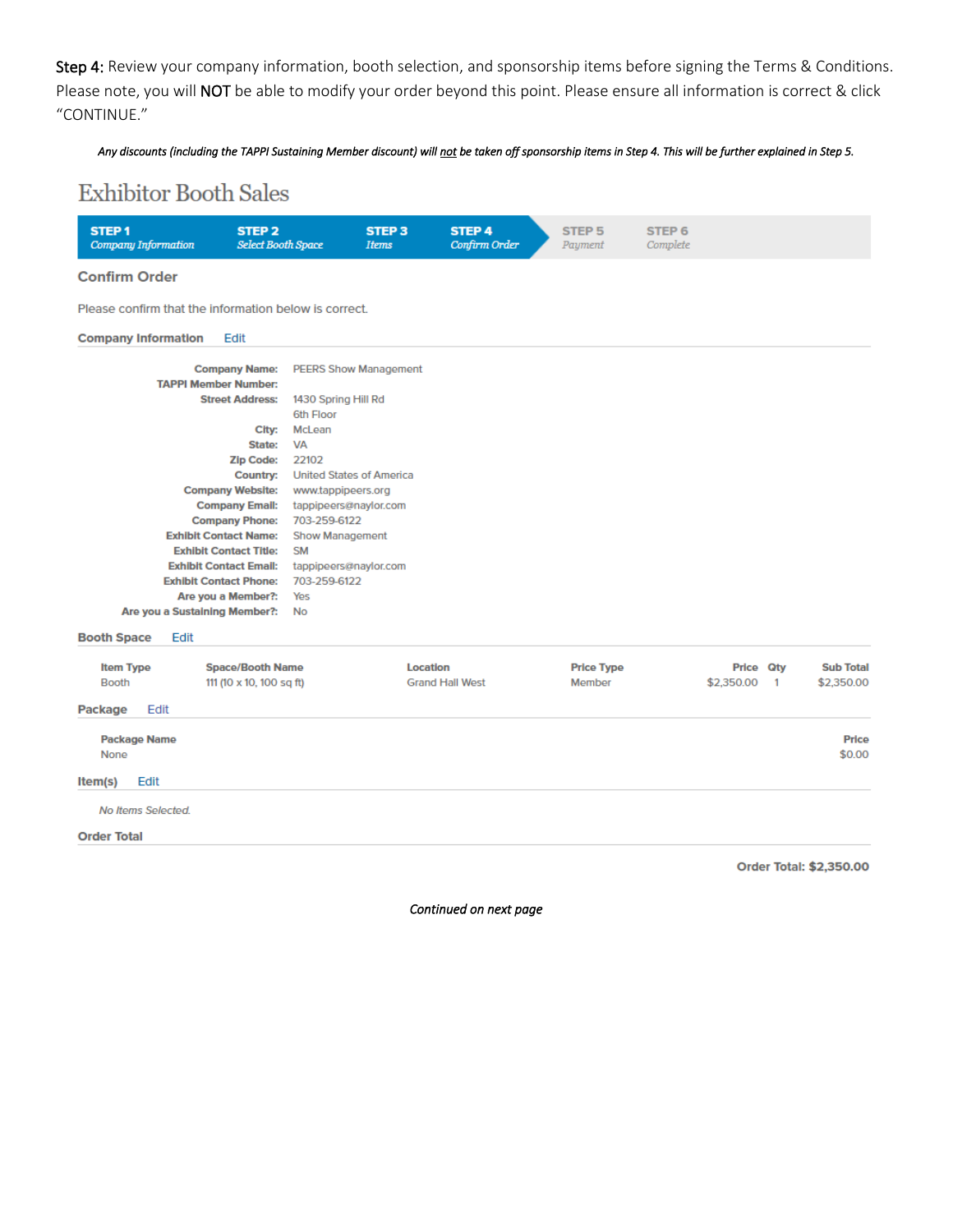Please review the Terms and Conditions

#### 2021 PEERS/IBBC Exhibit and Sponsorship Rules & Regulations

TAPPI, the leading association for the worldwide pulp, paper & allied industries is the owner and organizer of PEERS/IBBC 2020, hereinafter referred to as "Show" and Show includes the exhibits and any official conferences occurring with the Show. "Exhibitor" refers to the company or entity making application to rent or use space at the Show and/or sponsoring activities at the Show.

1. SPACE RENTAL CHARGE. The tabletop space rental charge for PEERS/IBBC is \$1,750 (USD) per 6ft x 30in tabletop for TAPPI Members and \$1,950 (USD) for those non-members. Booth spaces for PEERS/IBBC (10ftx10ft) are \$2,350 (USD) for TAPPI Members and \$2,550 (USD) for non-members. Booth spaces for PEERS/IBBC (10ft x 20ft) is \$3,550 (USD) for TAPPI Members and \$3,750 (USD) for nonmembers.

2. PAYMENT. Applications submitted prior to August 2, 2021 must be accompanied by a deposit of fifty percent (50%) of the total space rental charge, with the total balance due by August 2, 2021. Applications submitted after August 2, 2021 must be accompanied by full payment of the space rental charge.

3. CANCELLATION OF CONTRACT. In the event Exhibitor must cancel their exhibit space, 50% of the total rental fee will be refunded up until and through August 2, 2021. No refunds will be issued after August 2, 2021. In addition, Exhibitor loses the right to use any complimentary registrations, passes, discounts and/or tickets granted by this contract as part of Show participation. Show Management reserves the right to terminate this contract immediately and to withhold from Exhibitor possession of the exhibit space and Exhibitor



The person executing this agreement has read and agrees, on behalf of the individual or entity for which it is executed, to be bound by the terms and conditions of the contract, incorporated herein by reference, further warrants that he or she has authority to execute this agreement by electronic signature and full authority to act for the individual or entity entering into this agreement.

WARNING: You will NOT be able to modify your order beyond this point. Please ensure all your information above is correct and click 'Continue.'

**Back Continue** 

If you have any questions about exhibit space please contact customer service at 352-333-3345 or tappipeers@naylor.com.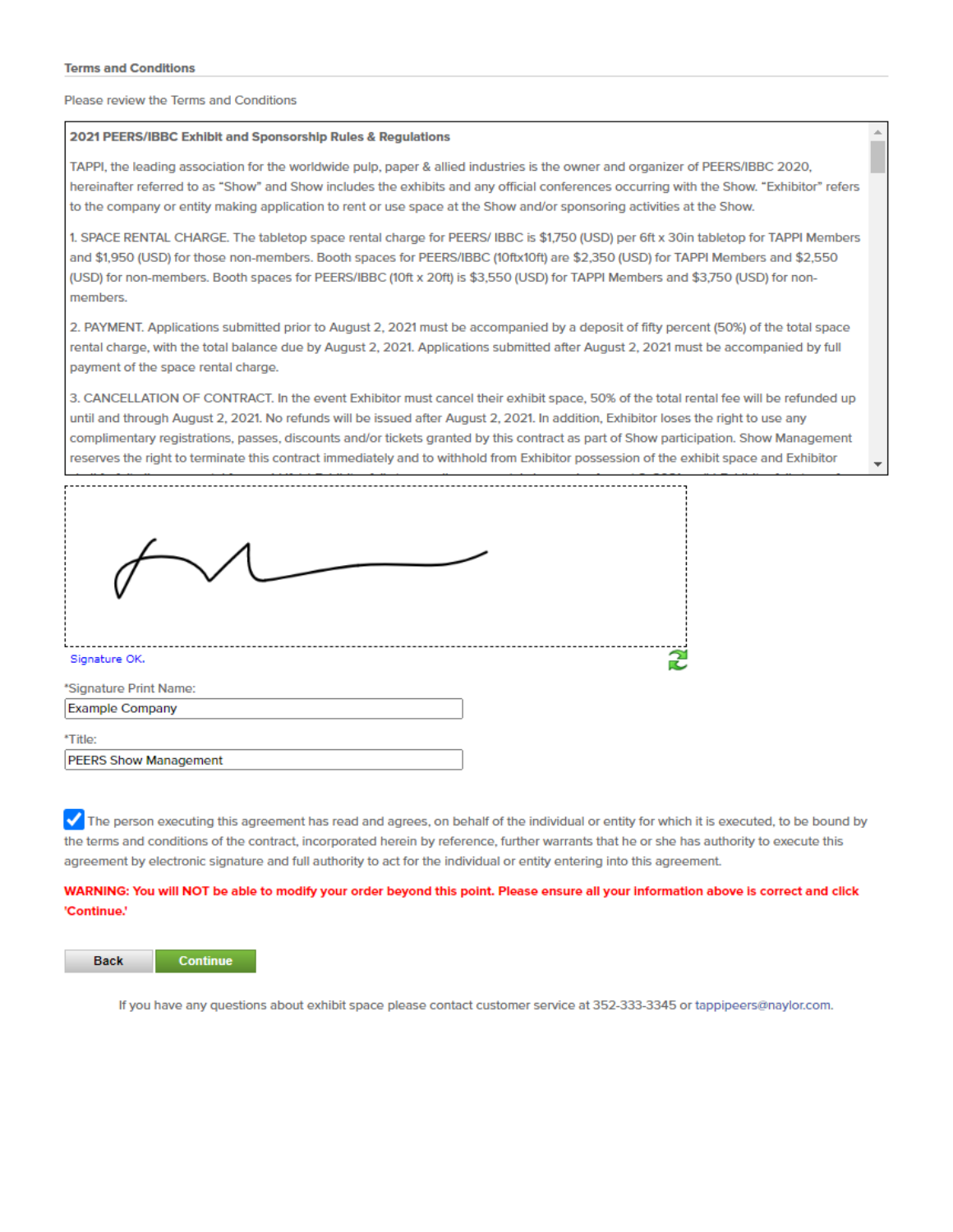Step 5: You can either pay for your booth by credit card or receive an emailed invoice. If you have a discount that was not applied in Step 4 to a sponsorship item, select "Bill Me" and the order total will be adjusted to the correct amount and an invoice re-sent to you.

#### *As always, please contact IBBC Show Management at t[appipeers@naylor.com wit](mailto:tappipeers@naylor.com)h any payment questions.*

## **Exhibitor Booth Sales**



#### **Make Payment**

Please select a method of payment to purchase your exhibit space and optional online upgrades.

You have the option to pay by using a credit card or pay by check by selecting the Bill Me option. Your invoice will be automatically generated and sent to the email you have provided. Remember that no exhibit spaces can be approved until payment has been received.

| * Payment Type: Credit Card V |                                          |                                                      |
|-------------------------------|------------------------------------------|------------------------------------------------------|
|                               | * Name On Card: Show Management          |                                                      |
|                               | Company Name: PEERS Show Management      |                                                      |
|                               | * Address: 1430 Spring Hill Rd           |                                                      |
|                               | 6th Floor                                |                                                      |
| * City/Town: McLean           |                                          |                                                      |
| * State/Province: Virginia    |                                          | v                                                    |
|                               | (Reguired for United States Of America)  |                                                      |
| * Zip/Postal: 22102           |                                          |                                                      |
|                               | (Required for United States Of America)  |                                                      |
|                               | * Country: United States of America<br>v |                                                      |
| * Credit Card: Visa           |                                          |                                                      |
| * Credit Card No.:            |                                          |                                                      |
| * Verification Code:          | $\overline{?}$                           |                                                      |
| * Expiration Date: 05 V /     | $2021$ $\vee$                            |                                                      |
| * Payment Amount: 2350.00     |                                          | (\$1,175.00 minimum, Enter in USD, Format: 12345.00) |
|                               | <b>Process Payment</b>                   |                                                      |

If you have any questions about exhibit space please contact customer service at 352-333-3345 or tappipeers@naylor.com.